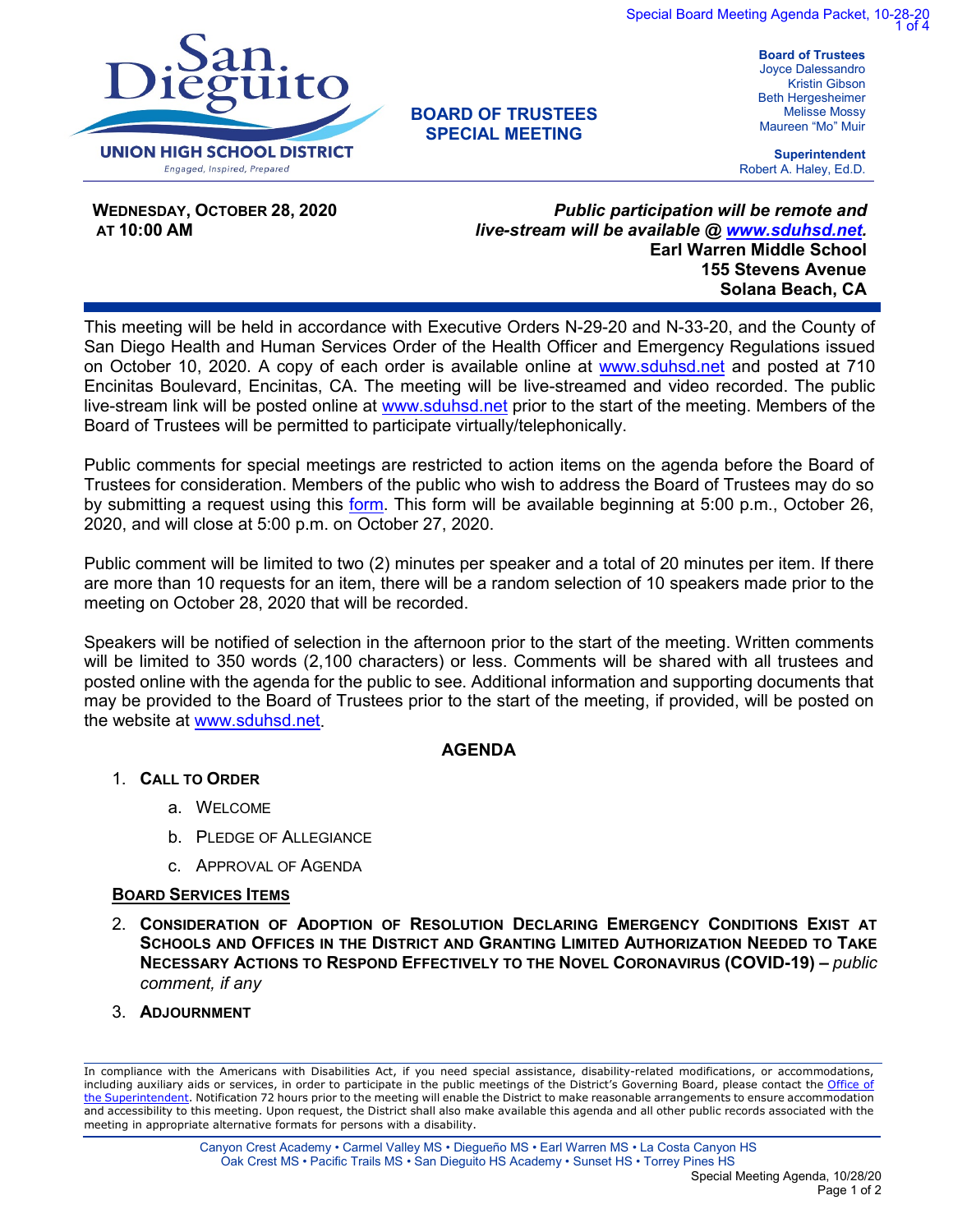## **MEETING PROTOCOL**

The members of the San Dieguito Union High School District Board of Trustees are locally elected officials, serve four-year terms of office, and are responsible for the schools' educational programs, in grades seven through twelve. The Board is a policy-making body whose actions are guided by the District's vision, mission, and goals. Administration of the District is delegated to a professional administrative staff led by the Superintendent. Board Members are required to conduct the programs of the schools in accordance with the Constitution of the State of California, the California Education Code, and other laws relating to schools enacted by the Legislature, in addition to policies and procedures adopted by the Board of Trustees.

## **PUBLIC COMMENTS** *(Please see public comment process noted above.)*

Members of the public are entitled to comment on action items listed on the agenda for Board consideration or deliberation. At the discretion of the Board President, members of the public are entitled to speak on agenda items either immediately after the item is called or following background information provided related to the item. Members of the public are entitled to comment on an agenda item only once at any meeting. Although the Board President may seek additional information, participation in debate on any item before the Board shall be limited to the Board and staff. The Board President shall determine the order of speakers, when the Board President calls a member of the public to the podium they are asked, but not required, to provide their names prior to making comments.

## **PUBLIC INSPECTION OF DOCUMENTS**

In compliance with Government Code 54957.5, agenda-related documents that have been distributed to the Board less than 72 hours prior to the Board Meeting will be available for review on the district website, [www.sduhsd.net.](http://www.sduhsd.net/)

## **CLOSED SESSION**

The Board may meet in Closed Session to consider qualified matters of litigation, employee negotiations, student discipline, employee grievances, personnel qualifications, and/or real estate negotiations which are timely.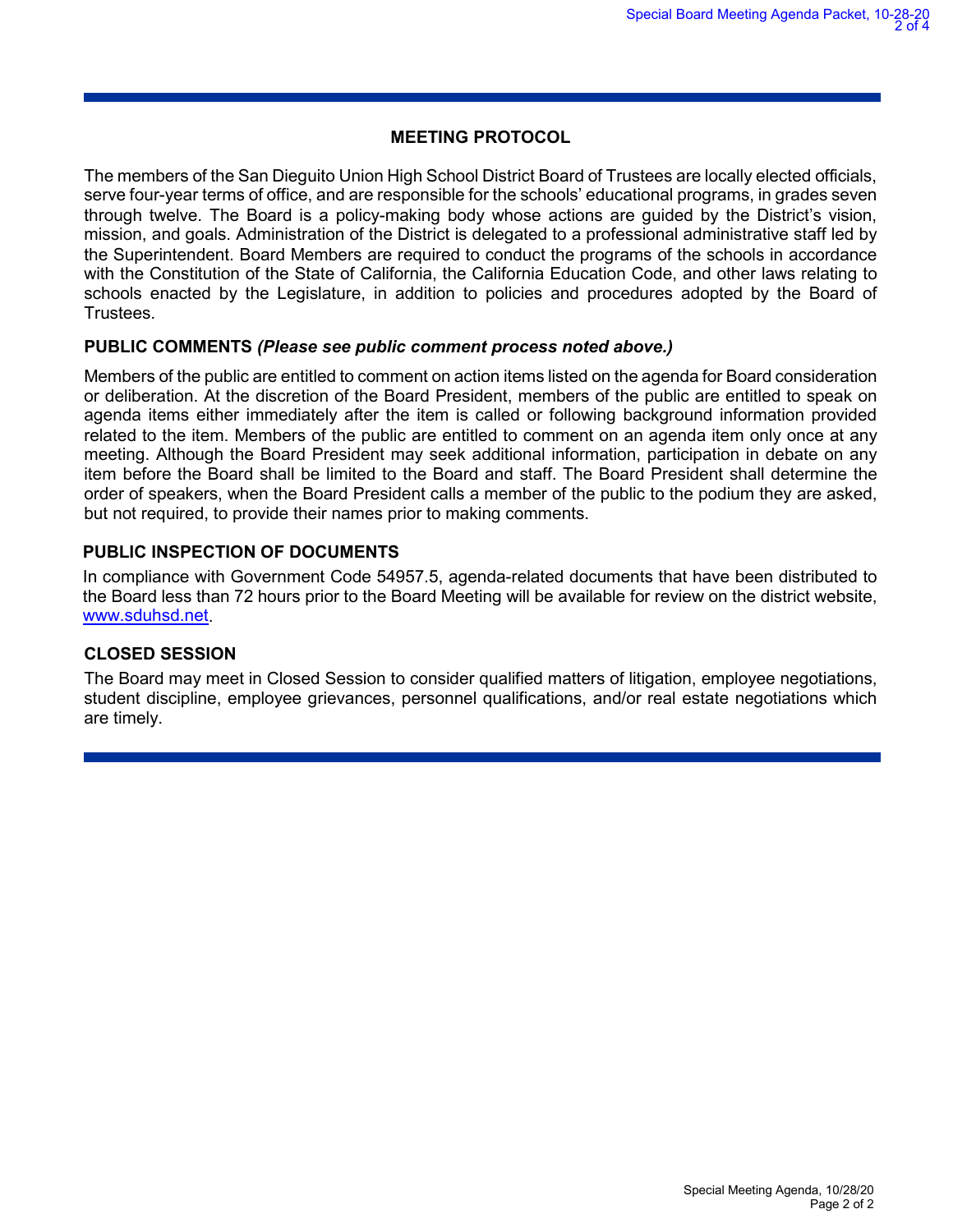# **San Dieguito Union High School District**

# **INFORMATION REGARDING BOARD AGENDA ITEM**

| TO:                                           | <b>BOARD OF TRUSTEES</b>                                                                                                                                                                                                                                                        |
|-----------------------------------------------|---------------------------------------------------------------------------------------------------------------------------------------------------------------------------------------------------------------------------------------------------------------------------------|
| <b>DATE OF REPORT:</b>                        | October 26, 2020                                                                                                                                                                                                                                                                |
| <b>BOARD MEETING DATE:</b>                    | October 28, 2020                                                                                                                                                                                                                                                                |
| <b>PREPARED &amp;</b><br><b>SUBMITTED BY:</b> | Robert A. Haley, Ed.D., Superintendent                                                                                                                                                                                                                                          |
| <b>SUBJECT:</b>                               | ADOPTION OF RESOLUTION DECLARING<br><b>EMERGENCY CONDITIONS EXIST AT SCHOOLS</b><br>AND OFFICES IN THE DISTRICT AND GRANTING<br><b>LIMITED AUTHORIZATION NEEDED TO TAKE</b><br><b>NECESSARY ACTIONS TO RESPOND</b><br><b>EFFECTIVELY TO THE NOVEL CORONAVIRUS</b><br>(COVID-19) |

\*\*\*\*\*\*\*\*\*\*\*\*\*\*\*\*\*\*\*\*\*\*\*\*\*\*\*\*\*\*\*\*\*\*\*\*\*\*\*\*\*\*\*\*\*\*\*\*\*\*\*\*\*\*\*\*\*\*\*\*\*\*\*\*\*\*\*\*\*\*\*\*\*\*\*\*\*\*\*\*

# **EXECUTIVE SUMMARY**

The Board of Trustees took action to rescind the prior emergency resolution. At the time, we did not see a negative impact in doing so, however it has come to our attention that we need to bring back a limited version in order for us to be able to purchase items we need for health and safety on an expedited basis.

# **RECOMMENDATION:**

It is recommended that the Board adopt the resolution declaring emergency conditions exist at schools and offices in the District and granting limited authorization needed to take necessary actions to respond effectively to the Novel Coronavirus (COVID-19), as shown in the attached supplement.

# **FUNDING SOURCE:**

N/A